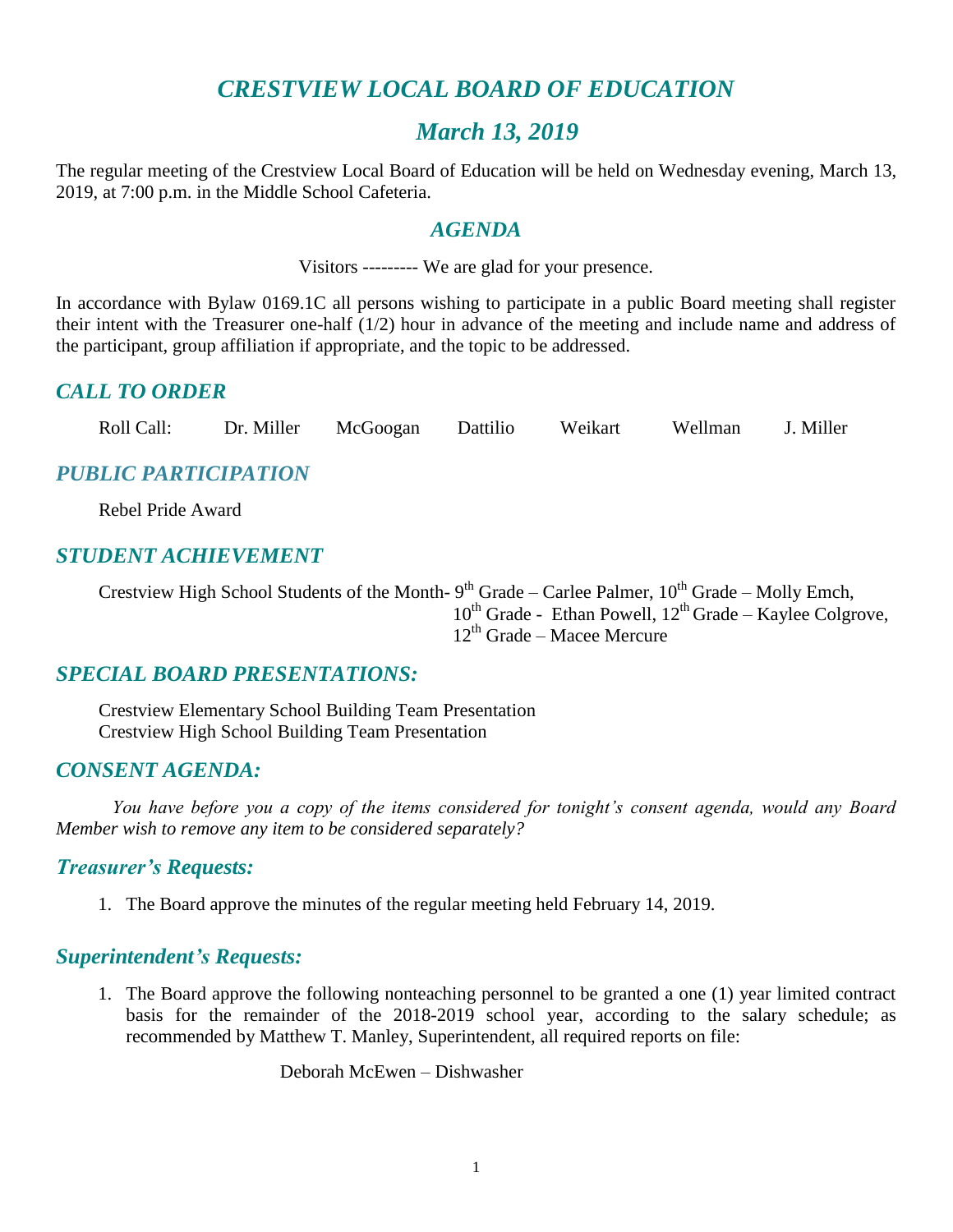2. The Board approve the following non-teaching personnel be placed on the approved substitute list for the 2018-19 school year, substitute basis only, according to wage rate for the assignment designated; all required reports are on file:

> *Cafeteria Cook, Cashier, Server & Dishwasher* Deborah McEwen, Heather Patterson, Nicole Price *Custodian* Heather Patterson

3. The Board approve the following licensed personnel be placed on the approved substitute list for the 2018-19 school year, be granted a limited teaching contract, substitute basis only, according to salary schedule: all required reports are on file:

> *High School, Middle School & Elementary School* Nicole Price – Intervention Specialist (K-12)

- 4. The Board authorize the Superintendent and Treasurer to obtain quotes for the renewal of fleet, property and liability insurance policies using specifications as presented by Charlene Mercure, Treasurer.
- 5. The Board grant a supplemental contract to the following licensed personnel to provide achievement test intervention at the elementary school under the T.E.C. (Teach Each Child) program for the 2018- 19 school year, pending adequate student enrollment; stipend payment as per contract; all required reports are on file:

Barbara Lipp – CES (effective 2-27-19)

# **END of CONSENT AGENDA**

Recommend the Board approve the consent agenda as presented:

| Moved by | second by | to approve consent agenda. Vote yes: |                |        |  |
|----------|-----------|--------------------------------------|----------------|--------|--|
| Vote no: |           | Absent <sup>.</sup>                  | Motion carried | Failed |  |

# *Treasurer's Requests/Recommendations not included in Consent Agenda:*

1. Recommend: The Board approve financial reports and investments as prepared and presented.

Moved by \_\_\_\_\_, second by \_\_\_\_\_. Vote yes: \_\_\_\_\_, \_\_\_\_\_, \_\_\_\_\_, \_\_\_\_\_, \_\_\_\_\_. Vote no: \_\_\_\_, \_\_\_\_\_, \_\_\_\_\_\_, \_\_\_\_\_\_\_. Absent: \_\_\_\_\_\_, \_\_\_\_\_\_. Motion carried \_\_\_\_\_\_. Failed \_\_\_\_\_.

2. Recommend: The Board accept amounts and rates as determined by the budget commission and authorizing the necessary tax levies and certifying them to the county auditor.

Moved by \_\_\_\_\_, second by \_\_\_\_\_. Vote yes:  $\_\_\_\_\_\_\_\_\_\_\_\_\_\_\_\_\_\_\_$  \_\_\_\_, \_\_\_\_, \_\_\_\_. Vote no:  $\_\_\_\_\_\$ \_\_\_\_, \_\_\_\_\_, \_\_\_\_\_\_, Absent: \_\_\_\_\_, \_\_\_\_\_. Motion carried \_\_\_\_\_. Failed \_\_\_\_\_.

3. Recommend: The Board accept donations from:

a. Marjorie Pahanish \$50.00 to CMS for Rebel Backpack program

Moved by \_\_\_\_\_, second by \_\_\_\_\_. Vote yes: \_\_\_\_\_, \_\_\_\_\_, \_\_\_\_\_, \_\_\_\_\_, \_\_\_\_\_. Vote no: \_\_\_\_,  $\frac{1}{\sqrt{2\pi}}$ ,  $\frac{1}{\sqrt{2\pi}}$ ,  $\frac{1}{\sqrt{2\pi}}$ ,  $\frac{1}{\sqrt{2\pi}}$ ,  $\frac{1}{\sqrt{2\pi}}$ ,  $\frac{1}{\sqrt{2\pi}}$ ,  $\frac{1}{\sqrt{2\pi}}$ ,  $\frac{1}{\sqrt{2\pi}}$ ,  $\frac{1}{\sqrt{2\pi}}$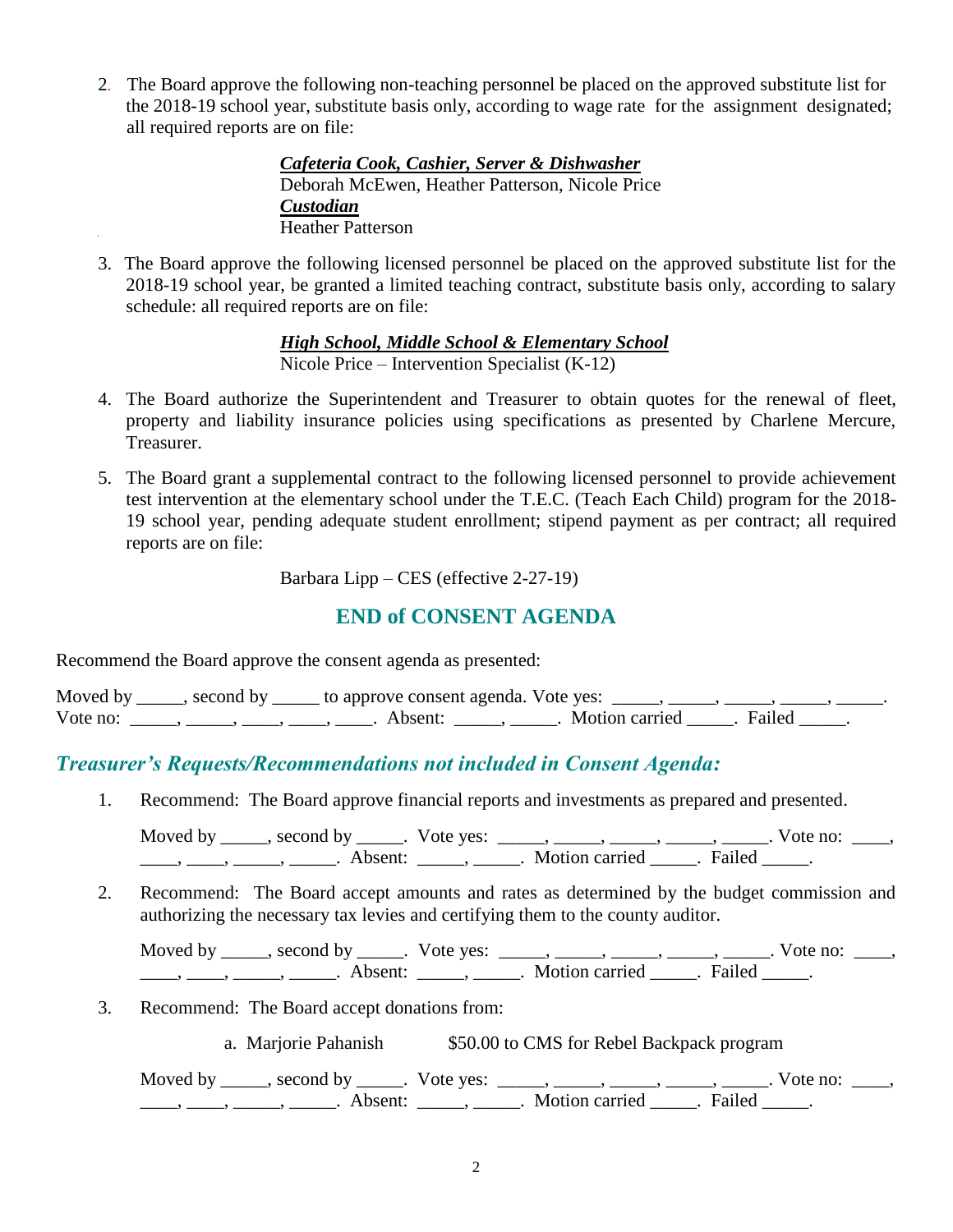4. Recommend: The Board reject bids received for landscape maintenance and mowing and authorize the Superintendent and Treasurer to obtain quotes for landscape maintenance and mowing.

```
Moved by _____, second by _____. Vote yes: \_\_\_\_\_\_\_\_\_\_\_\_\_\_\_ _____, _____, _____. Vote no: \_\_\_\_\_\_____, ______, _______. Absent: ______, ______. Motion carried ______. Failed _____.
```
# *Board Reports:*

| 1. | <b>Career Center Report</b>               | Mr. Wellman   |
|----|-------------------------------------------|---------------|
| 2. | <b>Student Achievement Liaison Report</b> | Mrs. Dattilio |
| 3. | Legislative Report                        | Mr. Weikart   |
| 4. | <b>Student Board Member Report</b>        | Mr. Miller    |

#### *Board Committee Reports:*

| 1.             | Buildings & Grounds  | Mr. McGoogan |
|----------------|----------------------|--------------|
|                | 2. Athletic Council  | Mr. Dattilio |
| 3.             | Personnel            | Mrs. Wellman |
|                | 4. Finance Audit     | Mrs. Wellman |
|                | 5. Policy            | Mrs. Wellman |
|                | 6. Communications    | Mr. Weikart  |
| 7 <sup>7</sup> | Insurance            | Mr. Weikart  |
|                | 8. Business Advisory | Mrs. Wellman |

## *Administrative Reports:*

|    | <b>Elementary School</b> | Mrs. Dangerfield      |
|----|--------------------------|-----------------------|
| 2. | Middle School            | Mrs. Lemaster         |
| 3. | <b>High School</b>       | Mrs. Dickson          |
| 4. | <b>Special Education</b> | Mr. Hill              |
| 5. | Athletic                 | Mr. Cusick/Mrs. Nappi |
| 6. | Lunchroom                | <b>Miss Wilmes</b>    |
| 7. | Technology               | Mr. Miller            |
| 8. | Transportation           | Mr. Burbick           |
| 9. | Maintenance              | Mr. Radman            |
|    |                          |                       |

# **Superintendent's Report:** Mr. Manley

# *Superintendent's Requests/Recommendations not included in Consent Agenda:*

1. Recommend: The Board review, waive the second reading and adopt the following Board Policies/Bylaws:

| <b>Policy/Bylaw Number</b>                                                                                                                                                                                                                                                                                                      | <b>Description</b> | <b>New/Revised/Replacement</b>                                                                  |
|---------------------------------------------------------------------------------------------------------------------------------------------------------------------------------------------------------------------------------------------------------------------------------------------------------------------------------|--------------------|-------------------------------------------------------------------------------------------------|
| 5512                                                                                                                                                                                                                                                                                                                            | Use of Tobacco     | Revised                                                                                         |
| $\frac{1}{1}$ , $\frac{1}{1}$ , $\frac{1}{1}$ , $\frac{1}{1}$ , $\frac{1}{1}$ , $\frac{1}{1}$ , $\frac{1}{1}$ , $\frac{1}{1}$ , $\frac{1}{1}$ , $\frac{1}{1}$ , $\frac{1}{1}$ , $\frac{1}{1}$ , $\frac{1}{1}$ , $\frac{1}{1}$ , $\frac{1}{1}$ , $\frac{1}{1}$ , $\frac{1}{1}$ , $\frac{1}{1}$ , $\frac{1}{1}$ , $\frac{1}{1}$ , |                    | Moved by _____, second by _____. Vote yes: ____, ____, ____, ____, ____. Vote no: _____, _____, |
| <i><b>Adjournment</b></i>                                                                                                                                                                                                                                                                                                       |                    |                                                                                                 |
|                                                                                                                                                                                                                                                                                                                                 |                    | Moved by _____, second by _____to adjourn. Vote yes: _____, _____, _____, ____, ____.Vote no:   |
|                                                                                                                                                                                                                                                                                                                                 |                    |                                                                                                 |